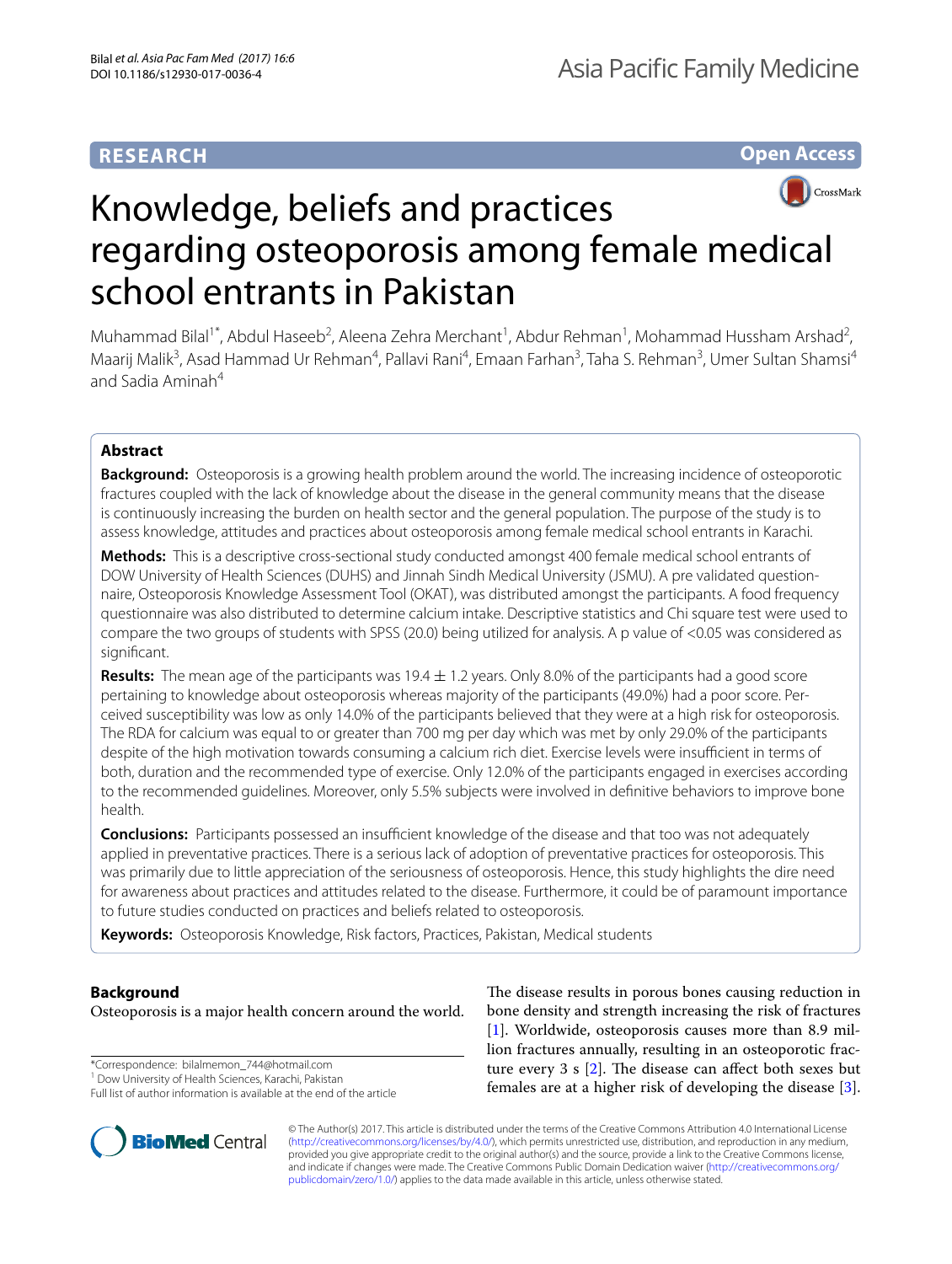Hence, there is a high burden of disease due to its higher prevalence amongst women. There is limited data on the prevalence of osteoporosis in Pakistan. Young and premenopausal Pakistani women diagnosed with osteopenia also have a likelihood to develop osteoporosis [[4\]](#page-5-3).

Knowledge about osteoporosis primarily focuses upon the risk factors for the disease and the extent to which this knowledge is utilized to take preventative measures constitutes the practices of the study population. The attitude of study participants towards the disease is mainly dependent on their beliefs related to it, such as perceived susceptibility.

The modifiable risk factors for osteoporosis include inadequate dietary intake of calcium and vitamin D, consumption of carbonated drinks and an inactive lifestyle [[5\]](#page-5-4). Menopause, aging and genetic predisposition are amongst the non-modifable risk factors for the disease [[5\]](#page-5-4). Preventing osteoporosis requires strategies which aim to increase bone density during the early years of life [\[6](#page-5-5)]. Some of the methods include physical exercise, adequate intake of calcium and vitamin D as well as abstinence from smoking [\[7](#page-5-6)]. Knowledge about osteoporosis is also essential in prevention of the disease. Various studies have been conducted with regard to the knowledge and beliefs about osteoporosis amongst women. Insufficient knowledge of osteoporosis was found amongst women aged above 25 years in a study conducted in United States  $[8]$  $[8]$ . The dietary consumption of calcium in Asian women residing in Australia was low (less than 800 mg a day) and they possessed limited information about osteoporosis [[9\]](#page-5-8).

The increasing occurrence of osteoporosis in the Asian continent has also escalated health expenditures on the disease [\[10](#page-5-9)]. In Asia, osteoporosis is often left undiagnosed and untreated  $[2]$ . This is true for even those patients who have the highest susceptibility to the disease and have also sufered fractures previously. Furthermore, this issue is more severe in rural settlements. A large proportion of the population resides in rural areas in countries such as China and India. People in rural settlements tend to treat hip fractures at home rather than opting for hospital management and care [[2\]](#page-5-1). In Pakistan, osteoporosis is a pressing health issue because of severe nutritional deficiencies as well as a lack of sufficient diagnostic means [[2\]](#page-5-1).

Moreover, very few studies have been conducted in Pakistan with regard to osteoporosis and these have concluded that although women possessed awareness about osteoporosis, the knowledge didn't translate into practices for preventing the disease [[11\]](#page-5-10). However, with regard to osteoporosis awareness amongst students, current literature is limited with only a small study being conducted amongst students in Quetta [\[10](#page-5-9)]. This calls for further studies on a broader scale using a variety of parameters. It is imperative to understand that a sound knowledge about osteoporosis and its prevention amongst students is signifcant as students can convey knowledge to the general population. Osteoporosis preventative programs amongst students (young women) lowers the susceptibility to the disease in the older age [[12\]](#page-5-11). This is because maintenance of bone strength and mass in young age lowers the risk for the disease in later years of life. Development of future preventative strategies require assessment of knowledge about osteoporosis and the current practice of its prevention amongst young women [\[13](#page-5-12)].

Considering the scarcity of data in our country in general, and the student community in particular, the aim of this study was to assess the knowledge, beliefs and practices of osteoporosis among female medical school entrants in Karachi, Pakistan.

# **Methodology**

This cross-sectional study was conducted amongst the female medical school entrants in two diferent universities in Karachi, namely DOW University of Health Sciences (DUHS) and Jinnah Sindh Medical University (JSMU). The study was population based and was carried out in January 2016 over a period of 4 weeks. A convenience sample of 400 students (200 students from each university) was selected for the study. This sample size was calculated on the assumption that 50% of medical students possess knowledge of osteoporosis. Furthermore, an open EPI calculator at 95% confdence interval was used which yielded a sample of 384. However, for statistical convenience we recruited 400 subjects. The students from each university were selected as participants on the basis of convenient accessibility and proximity to the researcher. Participants selected for the study didn't have a previous history of specifc diseases (for instance malabsorption syndrome, osteomalacia and rickets) and weren't a part of any previous studies pertaining to osteoporosis information. However, people excluded from the study were those who had been identifed with osteoporosis, were not 1st year medical students, or were unable to communicate in English.

A pre-tested and pre-validated questionnaire was delivered amongst the study population after verbal consent. The study subjects were interviewed using a validated questionnaire, Osteoporosis Knowledge Assessment Tool (OKAT)  $[14]$  $[14]$ . This tool includes 20 questions to determine knowledge about osteoporosis. The tool is based on 4 basic knowledge areas about osteoporosis which include possible risk factors, preventative strategies, identifcation of the disease and treatment availability. Beliefs about osteoporosis were assessed using the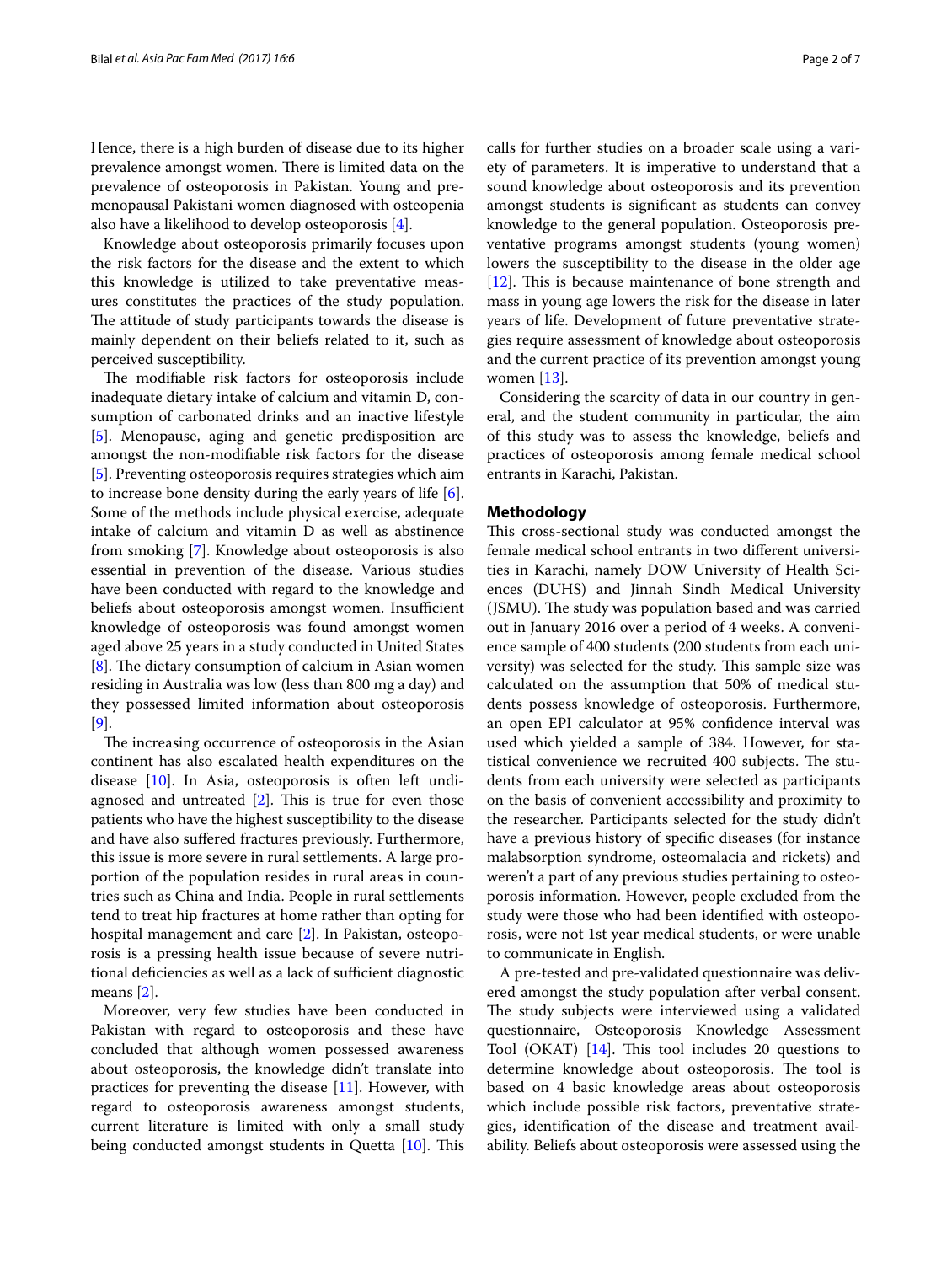Osteoporosis Health Belief Scale (OHBS) [[15\]](#page-5-14). It is comprised of 42 questions which pertain to diferent aspects such as realization about vulnerability to osteoporosis, appreciation about severity of the disease, perception about barriers to calcium intake and exercise and health awareness. The 42 items are divided into seven subscales each consisting of 6 items. It is a 5 point Likert scale and its format includes included "strongly agree, agree, disagree, strongly disagree and undecided".

Practices regarding osteoporosis were determined using a questionnaire which was comprised of questions on favorable and unfavorable behaviors towards osteoporosis. The favorable behaviors tested were calcium consumption in diet, exercise and sunlight exposure. The unfavorable practices assessed included smoking and alcohol consumption. Moreover, the questionnaire also included an adjusted and tested 40 response frequency food questionnaire to determine the dietary calcium con-sumption amongst the participants [\[16](#page-6-0)].

The study was performed after approval from the Institutional Review Board of Dow University of Health Sciences (DUHS).

# **Data analysis**

The variables which were collected were categorized as knowledge, beliefs and practices. To compare the two groups of students, descriptive statistics and Chi squared test were used. SPSS (20.0) was used to analyze the information. A p value of <0.05 was considered as significant.

## **Scoring methods for questionnaires**

The portion pertaining to knowledge had the following score criteria: 1 point for a correct answer and 0 point for a Do Not Know or an incorrect answer. The total score out of 20 was multiplied by 5 in order to generate a total out of 100. The criteria was set as follows:  $\langle 20$ : very poor, 20–40: Poor, 41–60: Average, 61–85: Good and 86 or more: very good. The questionnaire to determine practices related to osteoporosis had been pre coded to determine the favorable and unfavorable behaviors. Calcium consumption was calculated from the data obtained from the food frequency questionnaire.

The portions of each food consumed per week by each participant was obtained and their calcium value was calculated from the food reference information. This was used to determine the weekly calcium intake of each subject in the study. Further calculation revealed the daily calcium intake for each student. The total daily calcium intake was then classified as sufficient (equal to or more than 700 mg per day) and insufficient (less than 700 mg per day) according to the RDAs for calcium in South-East Asia [[17\]](#page-6-1). Assessment of physical activity was made by time period and type of exercises performed during the week.

# **Results**

The mean age of female medical school entrants was 19.4  $\pm$  1.2 years. Based on our thresholds for the knowledge section in this survey, 196 (49.0%) subjects had an average score, 164 (41.0%) had a poor score, and 6 (1.5%) had a very poor score. Only 32 (8.0%) participants had a good score. Only 2 of our study participants had a score above 85. Mean and median scores were  $33.2 \pm 8$  and 34, out of 100, respectively.

Table [1](#page-2-0) depicts the responses obtained on knowledge about osteoporosis risk factors and preventive practices. It was evaluated that family history of osteoporosis was considered as a risk factor by 144 (36.0%) subjects. Surprisingly, old age as a risk factor was not appreciated by 150 (37.5%) participants, whereas premature menopause and smoking was considered as a causative agent by 21 (5.3%) and 60 (15.0%) participants respectively. Moreover, students of DMC had greater knowledge of the preventive impact of weight bearing exercise than students

<span id="page-2-0"></span>

|  |  |  | Table 1 Depicts the responses obtained on knowledge about osteoporosis risk factors and preventive practices |
|--|--|--|--------------------------------------------------------------------------------------------------------------|
|  |  |  |                                                                                                              |

| Risk factors/preventive practices            |            |            | Total (N = 400) Dow Medical College (N = 200) Jinnah Sindh Medical College (N = 200) | p value  |
|----------------------------------------------|------------|------------|--------------------------------------------------------------------------------------|----------|
| Family history of osteoporosis               | 144 (36.0) | 80(40.0)   | 64 (32.0)                                                                            | 0.17     |
| Female sex                                   | 370 (92.5) | 188 (94.0) | 182 (91.0)                                                                           | 0.51     |
| Old age                                      | 250(62.5)  | 130 (65.0) | 120(60.0)                                                                            | 0.15     |
| Premature menopause                          | 21(5.3)    | 12(6.0)    | 9(4.5)                                                                               | 0.19     |
| Smoking                                      | 60(15.0)   | 36(18.0)   | 24(12.0)                                                                             | 0.14     |
| Physical activity (weight bearing exercises) | 180 (45.0) | 130 (65.0) | 50(25.0)                                                                             | $*<0.01$ |
| Daily calcium requirement from food          | 92(23.0)   | 50(25.0)   | 42 (21.0)                                                                            | 0.66     |
| Sources of calcium                           | 94 (23.5)  | 62(31.0)   | 126(63.0)                                                                            | $*<0.01$ |
| Hormone therapy after menopause              | 102(25.5)  | 48 (24.0)  | 54 (27.0)                                                                            | 0.39     |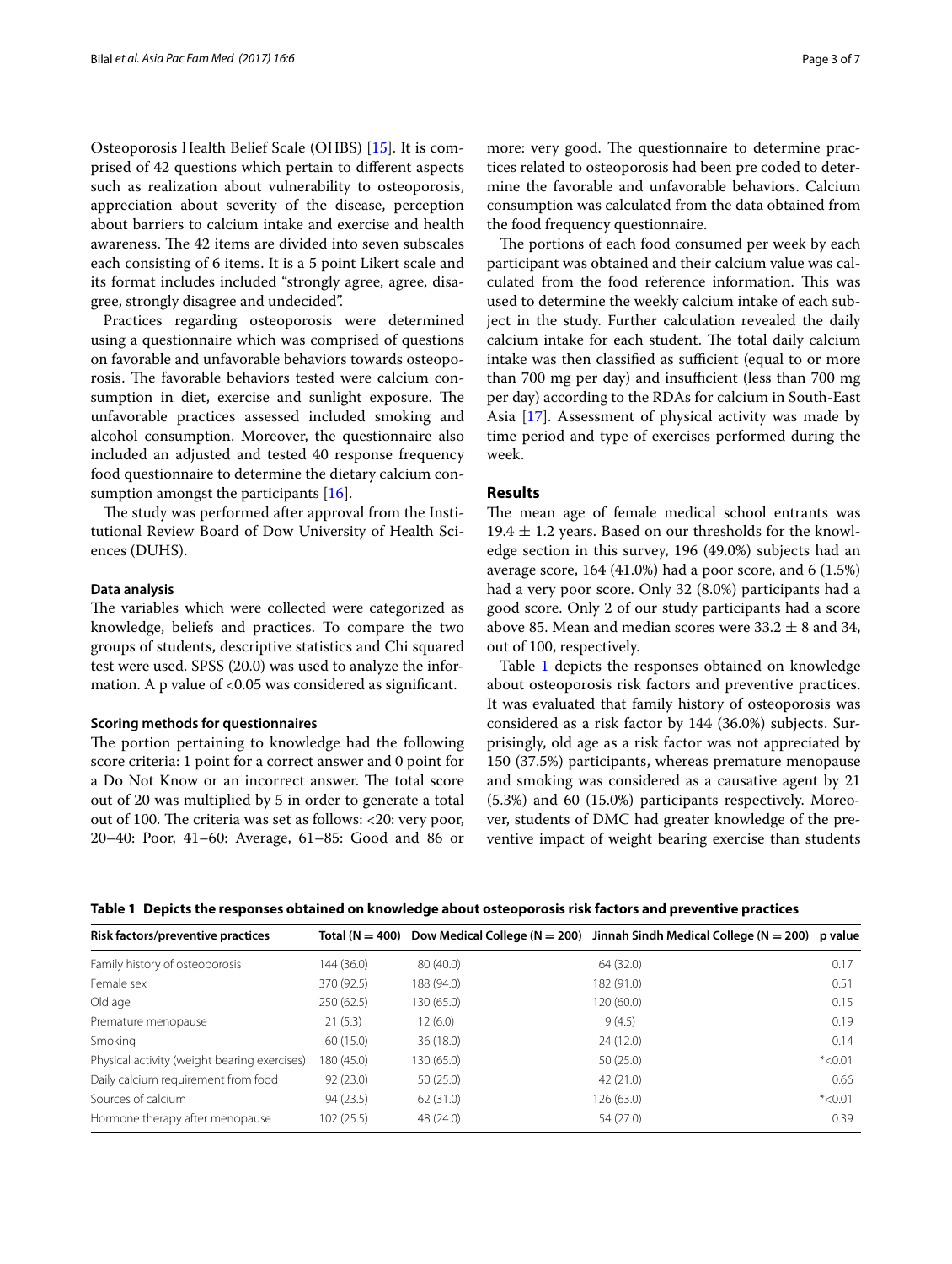from JSMU (130 vs 50;  $p < 0.01$ ). It was also evident that only 188 (47.0%) were aware about dietary sources of calcium, and the students from JSMU had a signifcantly better knowledge than DMC students in this area (126 vs 62;  $p < 0.01$ ). Only a small number of participants (22.0%) considered osteoporosis as an asymptomatic medical disease.

Table [2](#page-3-0) illustrates beliefs of our participants regarding osteoporosis. It was revealed that only 56 (14.0%) subjects believed that their chance of getting osteoporosis are high. With regards to perception towards calcium consumption and its advantages, it was demonstrated that 126 (31.5%) subjects felt that calcium rich food is difficult to eat, 37 (9.3%) females revealed that they disliked it or were unable to tolerate a calcium rich diet and a similar number of participants ( $N = 37$ ) believed that calcium containing items are expensive. While evaluating our study subjects' concern about osteoporosis, 222 (55.5%) stated that if they developed osteoporosis it would change their lives, and a similar number of participants ( $N = 222$ ) revealed that osteoporosis discussion scares them. 324 (81.0%) believed that sufering from this disease would make their daily activities challenging.

When participants' health motivation towards osteoporosis was queried, 62% ( $N = 248$ ) revealed that they would carry out steps to improve their health, and 60.8%  $(N = 243)$  expressed motivation to follow a well-balanced

The average calcium consumption of our study subjects was 510 mg/day and only 116 (29.0%) attained the RDA for calcium. Among the subjects who attained the RDA, 40 (34.5%) were taking multivitamin tablets and 60 (51.7%) were not consuming any kind of mineral supplements. In relation to intake of the top calcium providing items, our study participants responded for milk, yoghurt, cheese, sea food and rice products. Table [3](#page-4-0) demonstrates the duration of weight bearing exercise per week carried out by our participants. It was found that only 48 (12.0%) participants fulflled recommended guidelines for type and duration of exercise. The commonest mode of exercise among female students was walking. Moreover, 304 (76.0%) participants responded that they expose themselves to the sun for at least 30 min per week. The majority of our subjects ( $N = 395$ ) were teetotalers and non-smokers. Furthermore, only 22 (5.5%) subjects were involved in defnitive behaviors to develop healthy bones and 70 (17.5%) subjects intended to regularly involve themselves in such practices.

# <span id="page-3-0"></span>**Table 2 Illustrates beliefs of our participants regarding osteoporosis**

| Perceived susceptibility                                                 | <b>Total</b><br>$(N = 400)$ | <b>Dow Medical Col-</b><br>$lege(N = 200)$ | Jinnah Sindh<br><b>Medical College</b><br>$(N = 200)$ | p value |
|--------------------------------------------------------------------------|-----------------------------|--------------------------------------------|-------------------------------------------------------|---------|
| Chances of getting osteoporosis are high                                 | 56 (14.0)                   | 32 (16.0)                                  | 24 (12.0)                                             | 0.18    |
| We are more likely to get the disease                                    | 74 (18.5)                   | 42 (21.0)                                  | 32 (16.0)                                             | 0.23    |
| Family history makes us more likely to get osteoporosis                  | 32(8.0)                     | 22(11.0)                                   | 10(5.0)                                               | < 0.01  |
| Perceptions, towards barriers to calcium intake                          |                             |                                            |                                                       |         |
| Eating calcium rich food is difficult                                    | 126(31.5)                   | 70 (35.0)                                  | 56(28.0)                                              | 0.17    |
| Calcium rich foods do not agree with us or we dislike calcium rich foods | 37(9.3)                     | 17(8.5)                                    | 21(10.5)                                              | 0.45    |
| Calcium rich foods are too expensive                                     | 37(9.3)                     | 15(7.5)                                    | 22(11.0)                                              | 0.88    |
| Perceptions, towards benefits of calcium intake                          |                             |                                            |                                                       |         |
| Eating calcium rich foods reduces risks of broken bones                  | 334 (83.5)                  | 162 (81.0)                                 | 172 (86.0)                                            | 0.88    |
| Eating calcium rich foods helps to build bones                           | 269(67.3)                   | 141 (70.5)                                 | 128 (64.0)                                            | 0.22    |
| Eating calcium rich foods prevents future problems from osteoporosis     | 332 (83.0)                  | 168 (84.0)                                 | 164 (82.0)                                            | 0.79    |
| Perceived seriousness of osteoporosis                                    |                             |                                            |                                                       |         |
| If we had osteoporosis it would change our whole life                    | 222(55.5)                   | 120 (60.0)                                 | 102(51.0)                                             | 0.31    |
| Thought of osteoporosis scares us                                        | 222(55.5)                   | 119(59.5)                                  | 103(51.5)                                             | 0.39    |
| Having osteoporosis would make daily activities more difficult           | 324 (81.0)                  | 168 (84.0)                                 | 156 (78.0)                                            | 0.22    |
| Health motivation towards osteoporosis                                   |                             |                                            |                                                       |         |
| We are motivated frequently do things to improve our health              | 248 (62.0)                  | 156 (78.0)                                 | 92(46.0)                                              | < 0.01  |
| We are motivated to eat a well-balanced diet                             | 243 (60.8)                  | 152 (76.0)                                 | 91(45.5)                                              | < 0.01  |
| Motivated to exercise regularly                                          | 91(22.8)                    | 66 (33.0)                                  | 25(12.5)                                              | < 0.01  |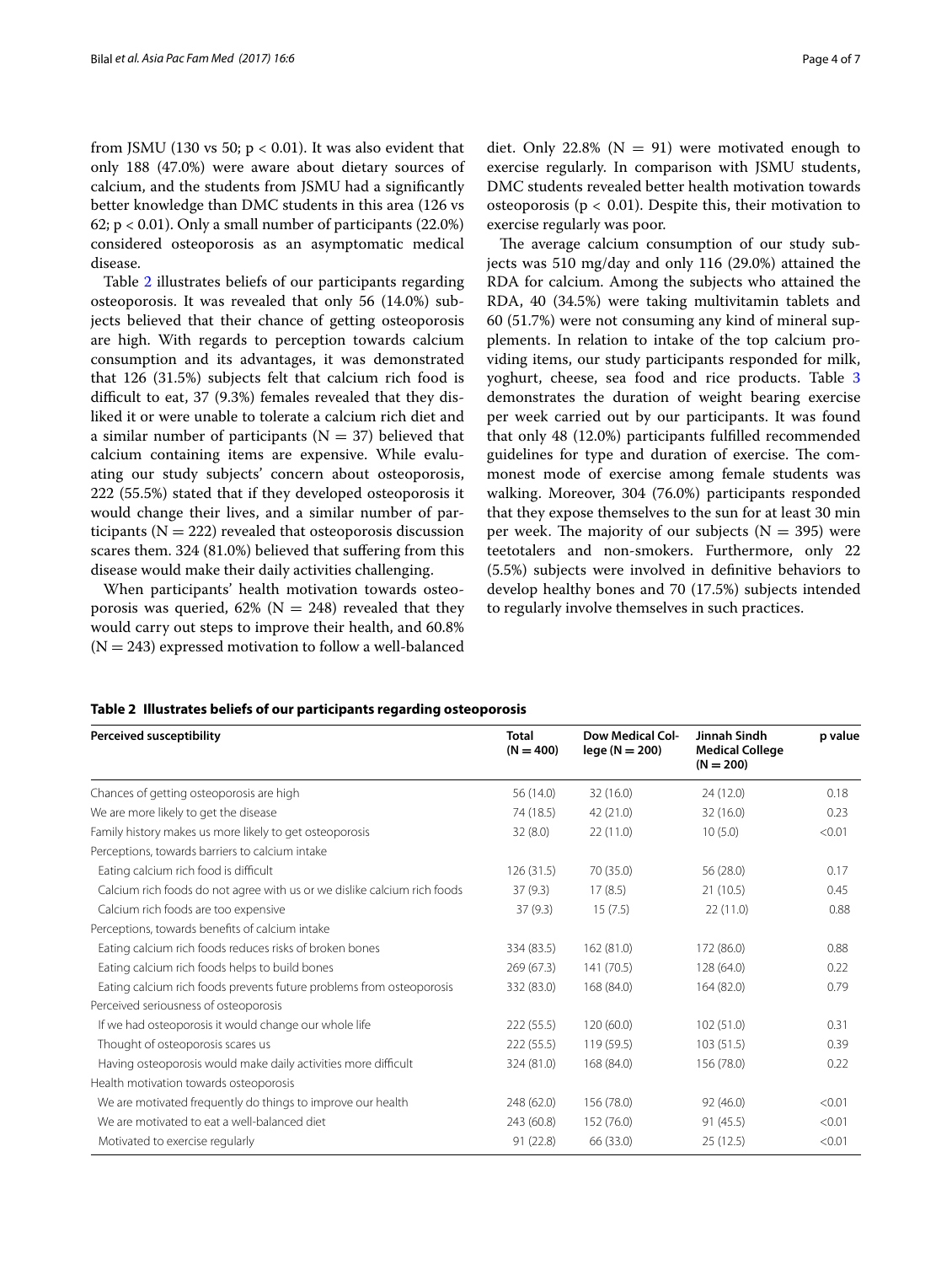| <b>Duration</b>       | Total ( $N = 400$ ) | Dow Medical College( $N = 200$ ) | Jinnah Sindh Medical College( $N = 200$ ) | p value |
|-----------------------|---------------------|----------------------------------|-------------------------------------------|---------|
| <30 min/week          | 172 (43.0)          | 90(45.0)                         | 82 (41.0)                                 | 0.22    |
| $30 - 60$ min $(1 h)$ | 102(25.5)           | 36(18.0)                         | 66 (33.0)                                 | < 0.01  |
| $60 - 90$ min         | 78 (18.8)           | 44 (22.0)                        | 34 (17.0)                                 | 0.31    |
| $>90$ min             | 48 (12.0)           | 30(15.0)                         | 18(9.0)                                   | 0.04    |

<span id="page-4-0"></span>**Table 3 Demonstrates the duration of weight bearing exercise per week carried out by female medical students**

# **Discussion**

The objective of the study was to determine the knowledge, beliefs and practices concerning osteoporosis of female medical school entrants in Karachi, Pakistan. The purpose for selecting medical school entrants stems from the fact that they have not been taught about osteoporosis at the undergraduate level and all of their knowledge would be from high school studies in Pakistan. Knowledge about osteoporosis amongst the participants of the study was limited. Only 8.0% of the participants achieved a good score on the knowledge questionnaire. The mean and median scores of our investigation out of 100 were  $33.2 \pm 8$  and 34 respectively. A study conducted on female medical school entrants in Sri Lanka had similar results with mean and median scores being  $34.8 \pm 10$  and 35 respectively out of a total score out of 100 [\[18\]](#page-6-2).

A knowledge of risk factors is imperative because the level of knowledge can be used as a tool to inform prevention programs for the disease [\[13\]](#page-5-12). Nevertheless, knowledge of risk factors amongst the participants was poor when compared to the college females in US in a similar study [\[19](#page-6-3)]. Previous studies conducted in Pakistan have shown that women do not possess a signifcant knowledge about the risk factors for osteoporosis and the knowledge does not necessarily translate into practicing prevention [[13](#page-5-12)]. However, the study had a higher mean score on knowledge of osteoporosis as compared to a similar study conducted amongst university students in Quetta where the average knowledge score was  $13.01 \pm 2.9$  [[10\]](#page-5-9). This is indicative of regional disparity in knowledge about the disease.

The Health Belief Model suggests preventative measures will be adopted by participants only if they feel susceptible to the disease and if they perceive that the seriousness of the disease will considerably afect their lives  $[20]$  $[20]$ . The perceived susceptibility towards osteoporosis in our study was low with only 14.0% of participants believing that they could develop osteoporosis. However, more than half of the participants believed that osteoporosis is a serious disease, while more than three quarters of them considered it to be a barrier in their daily routines. These results coincide with a study conducted amongst US college students where perceived susceptibility was low but perceived seriousness was high [\[21](#page-6-5)]. Although participants reported barriers towards calcium intake, a much larger proportion of participants were positive about the benefts of a calcium rich diet.

Studies conducted in Pakistan have shown inadequate levels of exercise and an inactive lifestyle is on the rise which maybe a result of increased indoor hours  $[22]$  $[22]$ . The absence of required levels of exercise can play an important role in contributing towards low bone density and muscle atrophy both of which increase the risk for osteoporosis [\[23](#page-6-7)]. Our study showed that exercise types and durations were way below par with only 12.0% of the population engaging in exercise of the recommended type and duration  $(>90 \text{ min})$ . This does not match the level of motivation towards exercise which was expressed, as results showed that 22.8% of the participants were motivated to exercise regularly. The commonest form of exercise was walking and majority of the participants (43.0%) engaged in exercise for less than 30 min per week. This is similar to a study conducted amongst women in New Zealand where the most popular form of exercise was also walking (42.0% in age groups 20–29 years) and majority of the population engaged in exercise 20–30 min per week across all age groups selected for the study [[24\]](#page-6-8).

Adequate calcium intake is necessary to reduce the risk of osteoporosis. Sufficient nutritional intake of calcium is advised as one of the preventative methods for osteoporosis [[7\]](#page-5-6). Our study revealed that only 29.0% of the participants attained the RDA for calcium although they were motivated towards consuming a calcium rich diet. The average calcium consumption of our study subjects was 510 mg/day. This was similar to a study conducted amongst Iranian women, in which most subjects (50.9%) had calcium intake lesser than 60% of the recommended daily intake (1000 mg/day) [\[25](#page-6-9)].

The majority of the study participants were unaware of the role of smoking as a risk factor for osteoporosis. 15.0% though that it could lead to the disease. In another study conducted amongst Pakistani women, 42.76% of participants did not know about the role of smoking in osteoporosis  $[4]$  $[4]$  $[4]$ . This reflects that the lack of knowledge with regard to this aspect extends from a specifc population (medical school entrants, in this case) to the general population as a whole.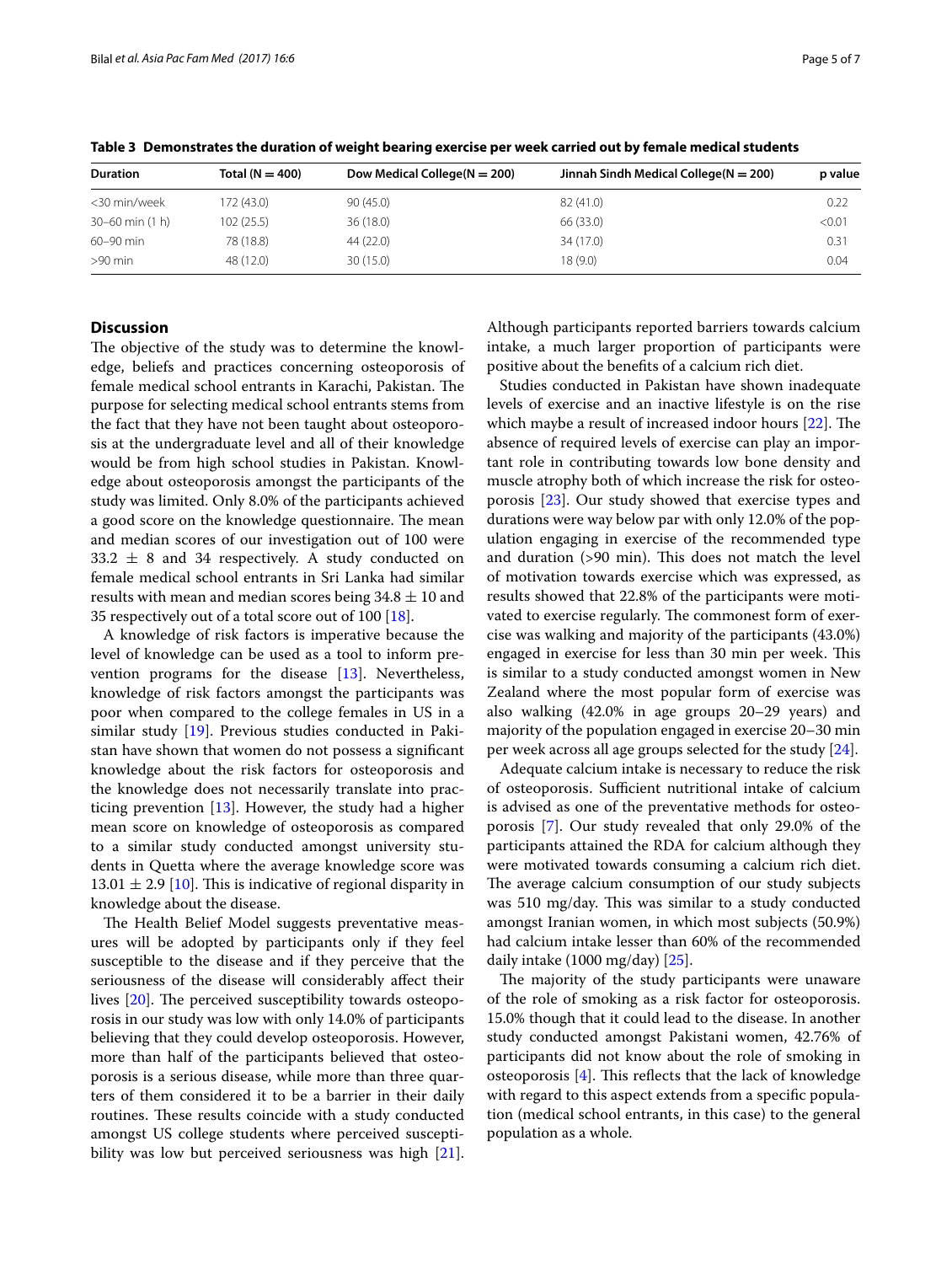The results of our study reflect that were no significant diferences amongst the participants from the two universities in most of the categories. However, students of DUHS were better aware of the lack of exercise being a risk factor for osteoporosis as well as family history making a person more susceptible to the disease. On the other hand, students of JSMU were better informed with regard to the sources for calcium intake.

There are some limitations to the study. Only two medical schools were included so the population studied was limited. Knowledge about osteoporosis was assessed through identifcation of possible risk factors. This format might have encouraged guessing and might not be a true refection of the participants' knowledge about osteoporosis. Moreover, further factors such as socio-economic discrepancies, access to exercise facilities and healthy diet were not explored in the study. These factors could have been the reason for diferences noted amongst the two study populations. Further research specifcally targeted to assess these parameters would be useful in understanding the noted diferences.

This study reflects the need about not only spreading awareness about osteoporosis among young females but also for promoting preventative practices for the disease. This would include educating people about calcium intake and physical activity.

# **Conclusion**

It can be concluded that the participants had a limited knowledge about osteoporosis. Knowledge did not translate into practices for preventing osteoporosis. Consequently, there is a need for health education amongst Pakistani females pertaining to beliefs and practices about osteoporosis in order to reduce the burden of disease on the community.

#### **Abbreviations**

DUHS: DOW University of Health Sciences; JSMU: Jinnah Sindh Medical University; OKAT: Osteoporosis Knowledge Assessment Tool; OHBS: Osteoporosis Health Belief Scale; RDA: Recommended Dietary Allowance.

#### **Authors' contributions**

MB, AH, ALM, AR and MHA contributed to design of the study, performed statistical analysis, study logistics, interviewing the patients and drafted the manuscript. Moreover, MM, AHUR, PR, EF, TSA, USS and SA conceptualized the study, participated in its design and coordination, revisions of the manuscripts, formatting, and revision of references used in publication and helped to draft the manuscript. All authors read and approved the fnal manuscript.

#### **Author details**

<sup>1</sup> Dow University of Health Sciences, Karachi, Pakistan. <sup>2</sup> Aga Khan University Hospital, Karachi, Pakistan. <sup>3</sup> Karachi Grammar School, Karachi, Pakistan. 4 The Lyceum School, Karachi, Pakistan.

#### **Acknowledgements**

We are thankful to the administration of JSMU and DUHS for their contributions to this article.

#### **Competing interests**

The authors declare that they have no competing interests.

## **Consent for publication**

Not applicable.

## **Ethics approval and consent to participate**

The study was performed after approval from the Institutional Review Board of Dow University of Health Sciences (DUHS).

# **Funding**

There is no funding source for this study.

# **Publisher's Note**

Springer Nature remains neutral with regard to jurisdictional claims in published maps and institutional afliations.

Received: 2 March 2017 Accepted: 12 September 2017 Published online: 18 September 2017

#### **References**

- <span id="page-5-0"></span>1. Rafraf M, Bazyun B, Afsharnia F. Osteoporosis-related life habits and knowledge about osteoporosis among women in Tabriz, Iran. Int Med J. 2009;8:17–20.
- <span id="page-5-1"></span>2. [https://www.iofbonehealth.org/references-facts-and-statistics.](https://www.iofbonehealth.org/references-facts-and-statistics)
- <span id="page-5-2"></span>3. Spencer SJ. Lack of knowledge of osteoporosis: a multi-centre, observational study. Scott Med J. 2007;52:13–6.
- <span id="page-5-3"></span>4. Shakeel S, Naveed S, Iffat W, Nazeer F, Yousuf v. Pakistani Women Knowledge, Beliefs and Attitudes towards Osteoporosis. J Bioequiv Availab. 2015;7:270–3. doi:[10.4172/jbb.1000252](http://dx.doi.org/10.4172/jbb.1000252).
- <span id="page-5-4"></span>5. Ahmad MS. Review of the Risk Factor of Osteoporosis in the Malaysian Population. RUMes. 2014;3:77–82.
- <span id="page-5-5"></span>6. American College of Sports Medicine. Position stand: physical activity and bone health. Med Sci Sports Exerc. 2004;11:1985–96.
- <span id="page-5-6"></span>7. Borer K. Physical activity in the prevention and amelioration of osteoporosis in women: interaction of mechnical, hormonal and dietary factors. Sports Med. 2005;35:779–830.
- <span id="page-5-7"></span>8. Terrio K, Auld GN. Osteoporosis knowledge, calcium intake, and weight bearing physical activity in three age groups of women. J Community Health. 2002;27:307–20.
- <span id="page-5-8"></span>9. Liew YL, Mann D, Piterman L. Osteoporosis risks. A comparative study of Asian Australian and Caucasian Australian women. Aust Fam Phys. 2002;31:291–7.
- <span id="page-5-9"></span>10. Haq N, Tahir M, Iqbal Q, Naseem Q. Exploration of Osteoporosis Knowledge and Perception among Young Women in Quetta, Pakistan. J Osteopor Phys Act. 2015;3:145. doi:[10.4172/2329-9509.1000145.](http://dx.doi.org/10.4172/2329-9509.1000145)
- <span id="page-5-10"></span>11. Mithal A, Dhingra V, Lau E. The Asian audit: epidemiology, costs and burden of osteoporosis in Asia. Int Osteopor Found. 2009; 24: 9. [http://](http://www.iofbonehealth.org/sites/default/files/PDFs/Audit%20Asia/Asian_regional_audit_2009.pdf) [www.iofbonehealth.org/sites/default/fles/PDFs/Audit%20Asia/Asian\\_](http://www.iofbonehealth.org/sites/default/files/PDFs/Audit%20Asia/Asian_regional_audit_2009.pdf) [regional\\_audit\\_2009.pdf.](http://www.iofbonehealth.org/sites/default/files/PDFs/Audit%20Asia/Asian_regional_audit_2009.pdf)
- <span id="page-5-11"></span>12. Bailey DA, Faulker RA, McKay HA. Growth, physical activity, and bone mineral acquisition. In: Hollosky JO, editor. Exercise and sport sciences reviews. Baltimore: Williams and Wilkins; 1996. p. 233–66.
- <span id="page-5-12"></span>13. Riaz M, Abid N, Patel M, Tariq M, Khan M, Zuberi L. Knowledge about osteoporosis among healthy women attending a tertiary care hospital. J Pak Med Assoc. 2008; 58(4): 190–194. [http://ecommons.aku.edu/](http://ecommons.aku.edu/pakistan_fhs_mc_med_intern_med/18) [pakistan\\_fhs\\_mc\\_med\\_intern\\_med/18](http://ecommons.aku.edu/pakistan_fhs_mc_med_intern_med/18).
- <span id="page-5-13"></span>14. Winzenberg TM, Oldenburg B, Frendin S, Jones G. The design of a valid and reliable questionnaire to measure osteoporosis knowledge in women: the Osteoporosis Knowledge Assessment Tool (OKAT). BMC Musculoskelet Disord. 2003;4:17.
- <span id="page-5-14"></span>15. Kim KK, Horan ML, Gendler P, Patel MK. Development and evaluation of the osteoporosis health belief scale. Res Nurs Health. 1991;14:155–63.